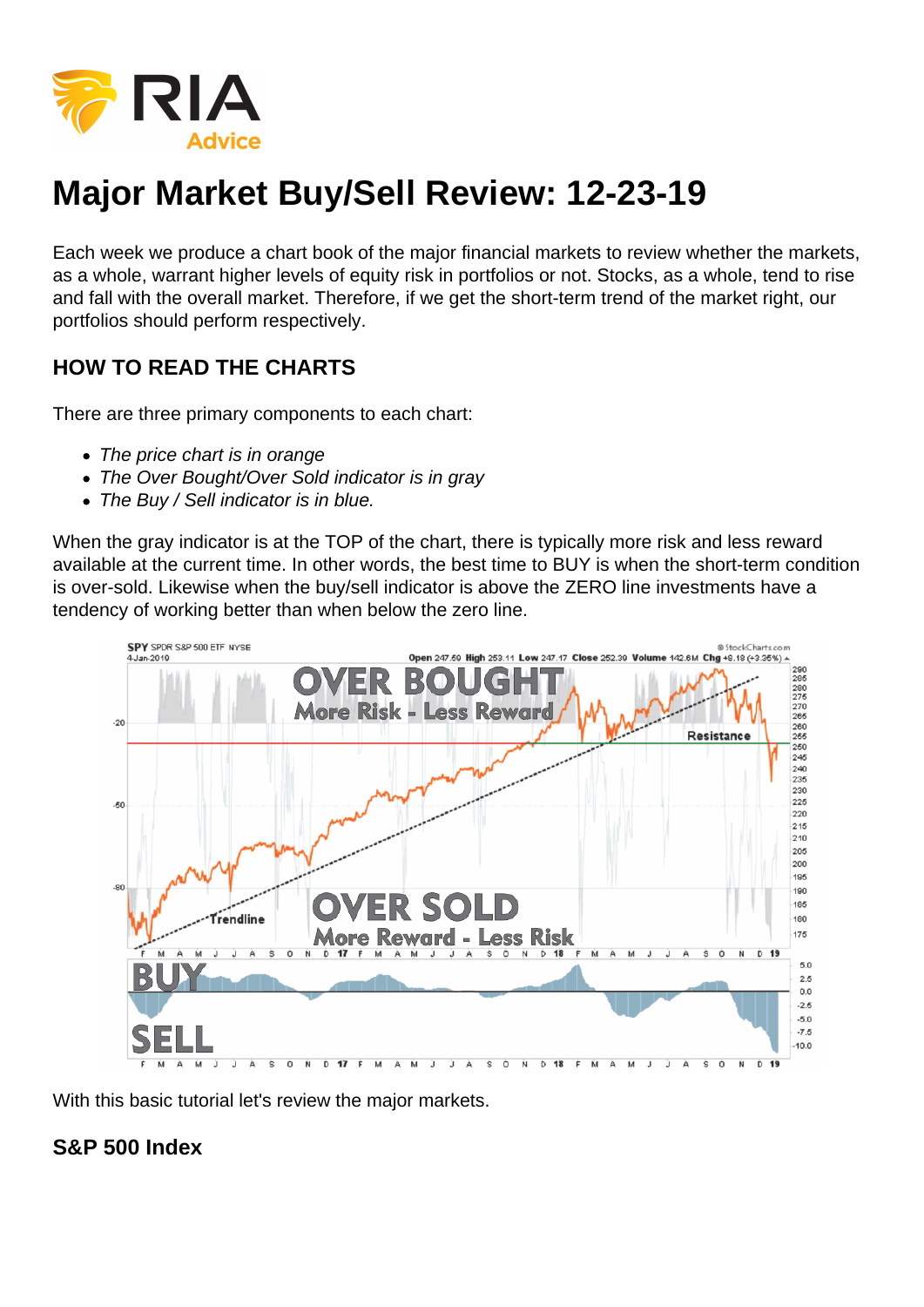- No change from last week.
- The "buy signal" remains extended with the market severely overbought.
- Maintain long bias currently as we head into the end of the year, particularly with the Fed flooding the system. However, be aware, that what the Fed is doing suggests something isn't right with the system, so tighten up stops and pay attention to your holdings.
- Given the deviation from the mean, and the more extreme overbought condition, it is advisable to wait for some consolidation/correction before increasing equity allocations.
- Short-Term Positioning: Bullish
	- Last Week: Hold position
	- This Week: Hold position
	- o Stop-loss moved up to \$300
	- Long-Term Positioning: Neutral due to valuations

Dow Jones Industrial Average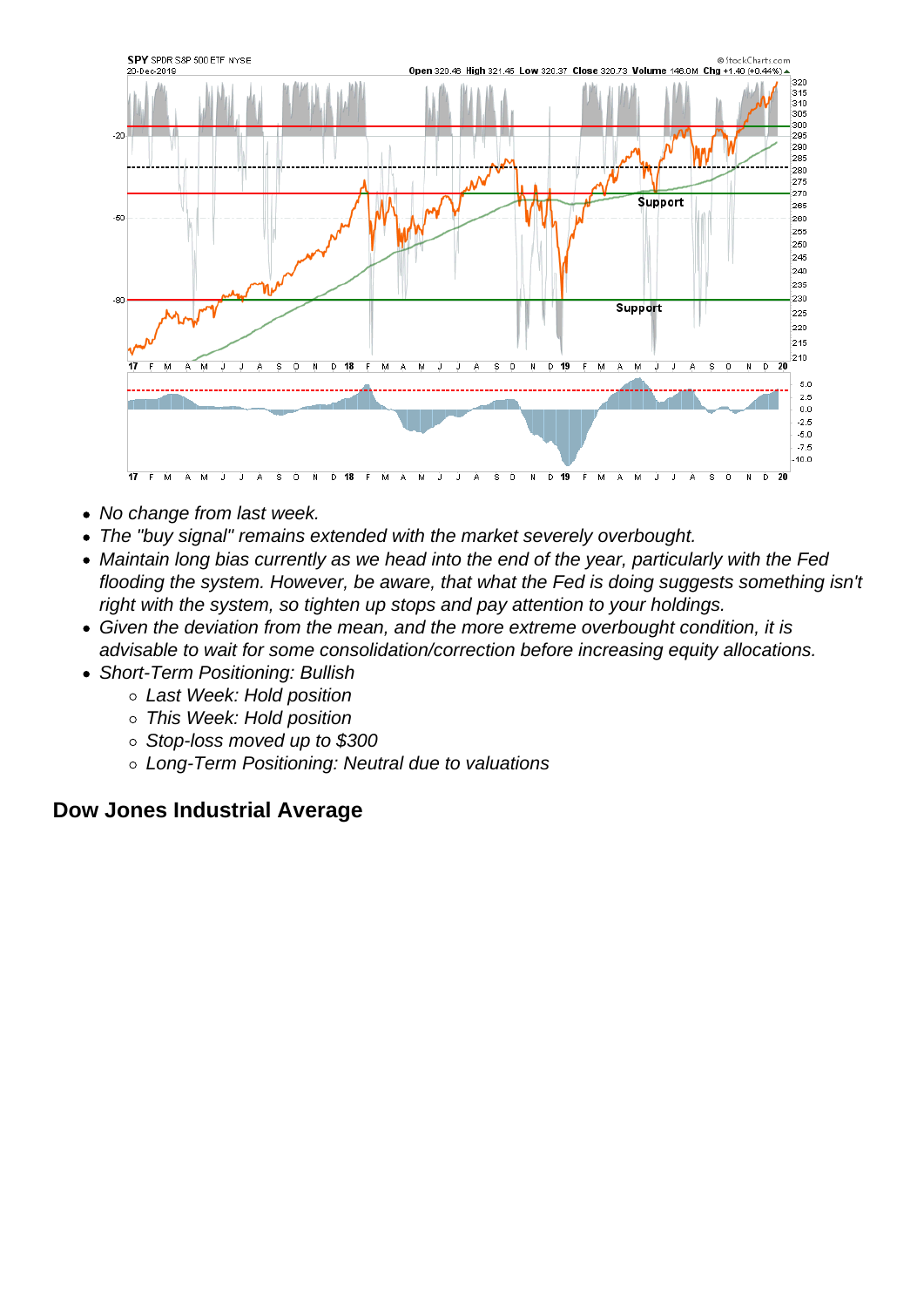- DIA broke out to new highs this past week.
- The "buy" signal is getting more extremely extended along with a very overbought condition.
- Hold current positions, but as with SPY, wait for a correction before adding further exposure.
- Short-Term Positioning: Neutral
	- Last Week: Hold current positions
	- o This Week: Hold current positions.
	- Stop-loss moved up to \$272.50
- Long-Term Positioning: Neutral

Nasdaq Composite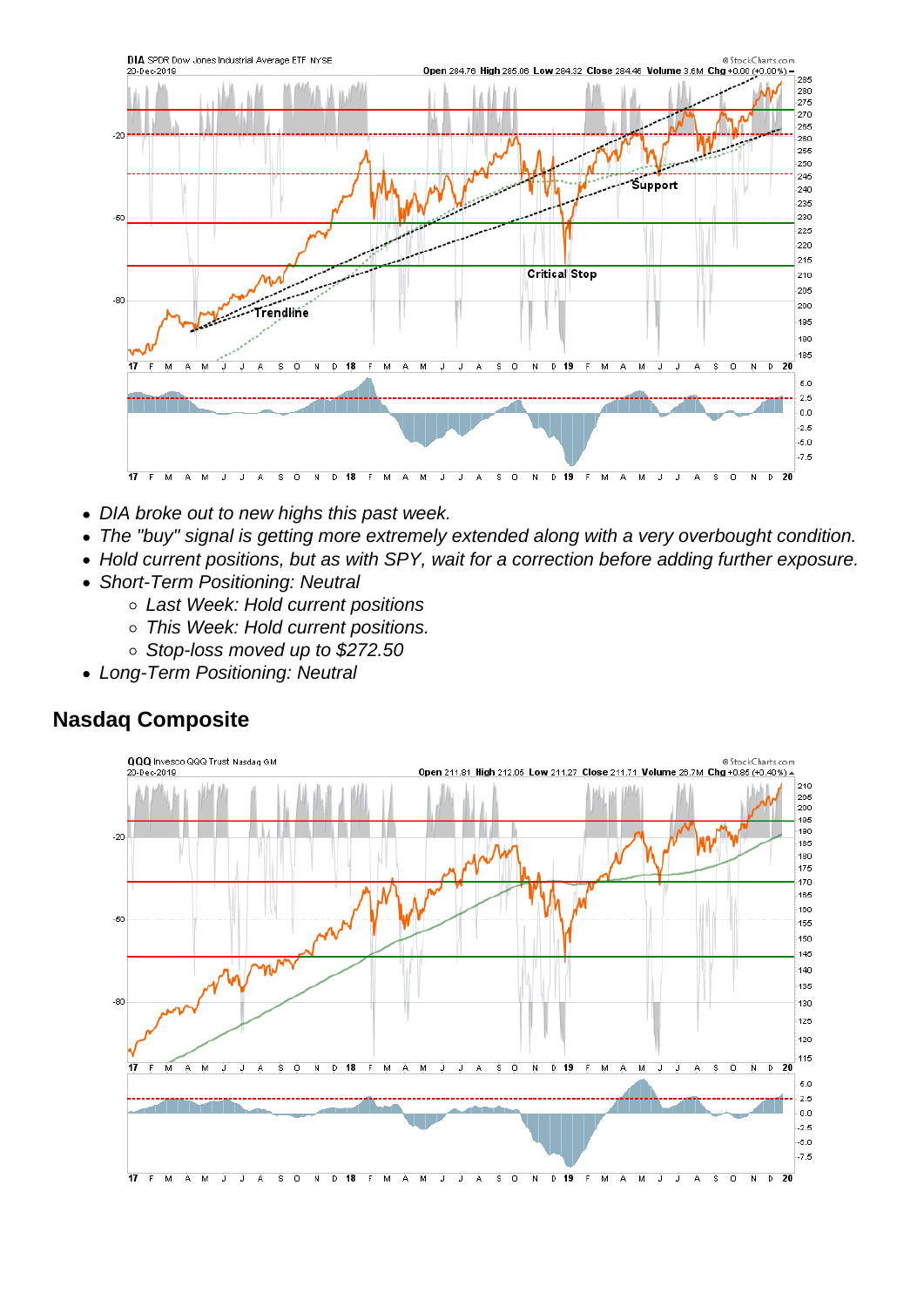- Like SPY and DIA, the technology heavy Nasdaq has broken out to new highs but is pushing very extended levels.
- The Nasdaq "buy signal" is also back to extremely overbought levels so look for a consolidation or correction to add exposure.
- However, as with SPY, QQQ is EXTREMELY overbought short-term, so remain cautious adding exposure. A slight correction that alleviates some of the extension will provide a much better entry point.
- The liquidity from the Fed has pushed markets to more dangerous levels. Be careful
- Short-Term Positioning: Bullish
	- Last Week: Hold position
	- This Week: Hold position
	- Stop-loss moved up to \$195
- Long-Term Positioning: Neutral due to valuations

S&P 600 Index (Small-Cap)

- As noted previously, small-caps broke out above previous resistance and we added to our small cap exposure again this past week.
- This past week we added a small-cap value ETF to both the Equity & ETF Portfolios
- We will wait to see where the next oversold trading opportunity sets up.
- Short-Term Positioning: Bullish
	- Last Week: No position
	- o This Week: Added small-cap value ETF SLYV
	- Stop loss moved up to \$69
- Long-Term Positioning: Neutral

S&P 400 Index (Mid-Cap)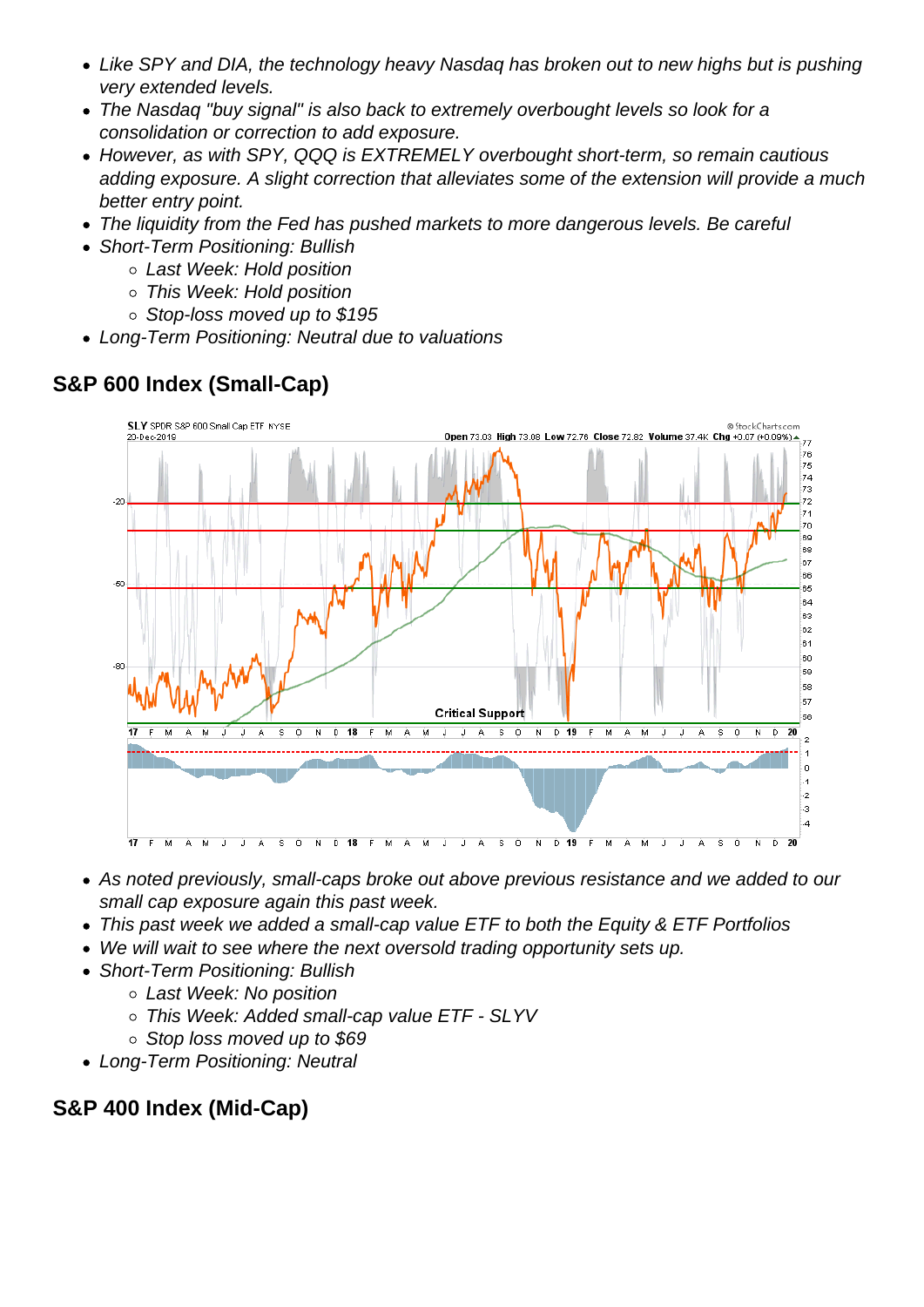- MDY is holding up better than SLY and has broken out to new highs.
- MDY has a short-term "buy" signal, but needs a slight correction/consolidation to reduce the extreme overbought and extended condition. The buy signal is very extended as well.
- Short-Term Positioning: Neutral
	- Last Week: No holding
	- This Week: No holding
- Long-Term Positioning: Bullish

Emerging Markets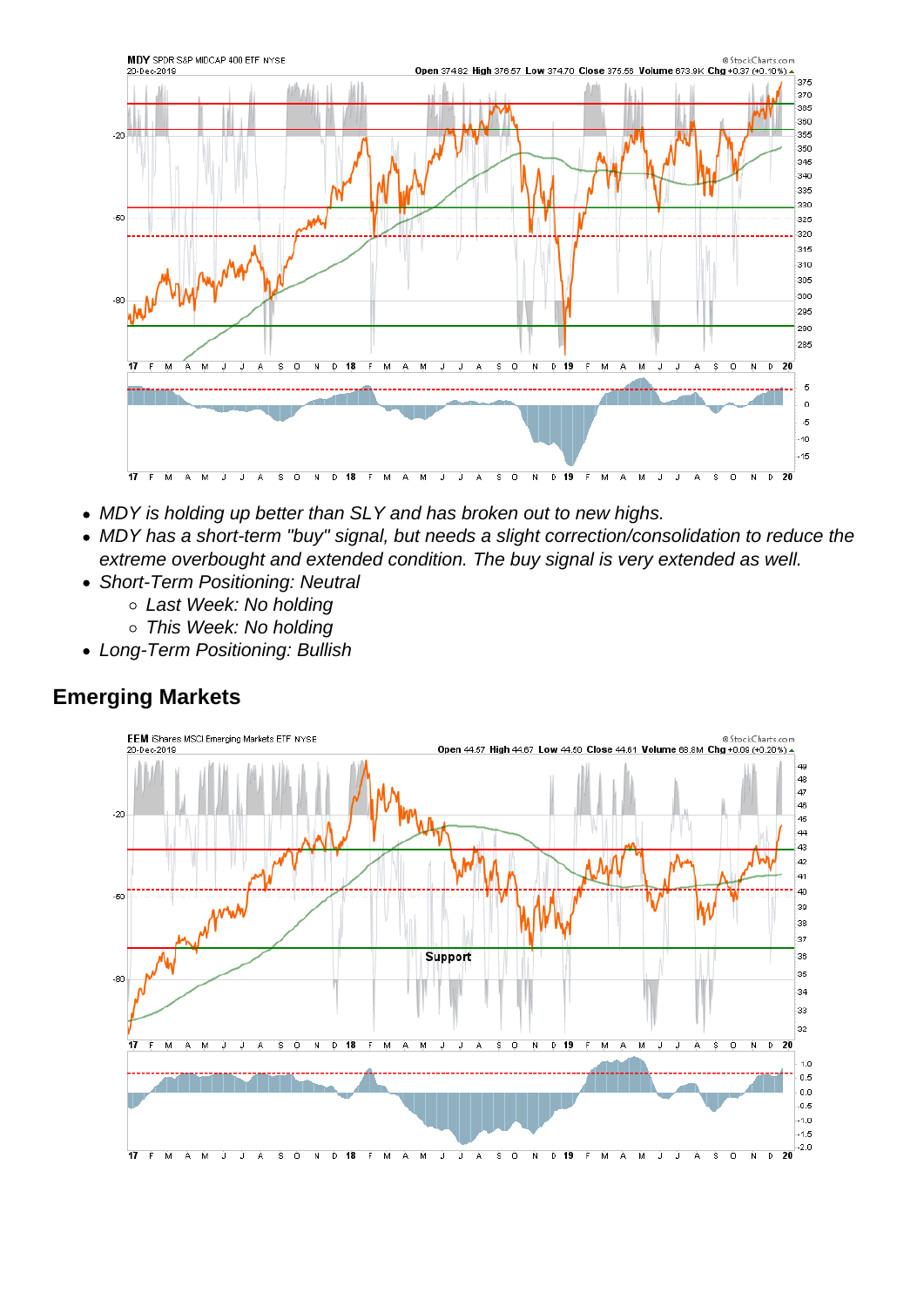- EEM continues to underperform but turned up with the conclusion of the trade deal and more QE.
- With the "buy signal" extremely extended, the set up to add exposure was opportunistic.
- As we noted last week, PAY ATTENTION to the Dollar (Last chart). If the dollar is beginning a new leg higher, EEM and EFA will fail. However, that doesn't seem to be the case and we added exposure to the sector.
- Short-Term Positioning: Bearish
	- Last Week: No position
	- This Week: Added Position of DEM to both Equity & ETF Portfolios
	- Stop-loss set at \$41
- Long-Term Positioning: Neutral

International Markets

- Like EEM, EFA rallied out of its consolidation channel and broke out. WE can now look to add exposure opportunistically to portfolios.
- Like EEM, it and the market are both EXTREMELY overbought and EFA is testing old highs.
- We used the breakout to add exposure to the sector selectively with a tight stop.
- Short-Term Positioning: Neutral
	- Last Week: No position
	- This Week: Added a position of EFV to both the Equity & ETF Portfolios
	- Stop-loss set at \$64
- Long-Term Positioning: Neutral

West Texas Intermediate Crude (Oil)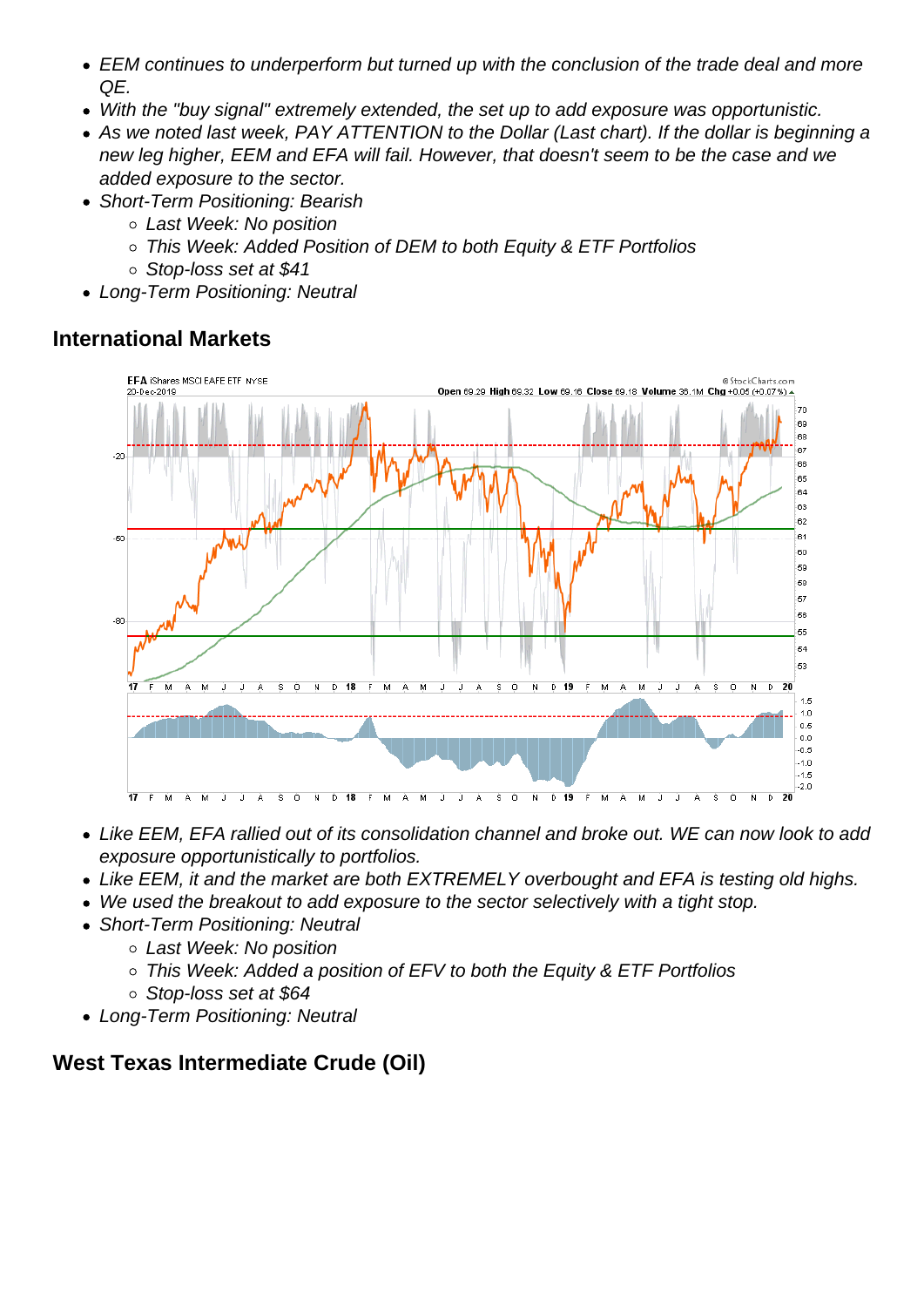- Oil is finally showing some signs of life by breaking above the downtrend resistance line from the 2018 highs.
- There is a short-term buy signal for oil and with the break above the 200-dma we are looking to add XLE if it can confirm the breakout. We will review again next week.
- Last week we added AMLP to portfolios as well.
- Short-Term Positioning: Neutral
	- Last Week: No position
	- This Week: Added 1/2 position of AMLP
	- o Stop-loss for any existing positions is \$54.
- Long-Term Positioning: Bearish

## **Gold**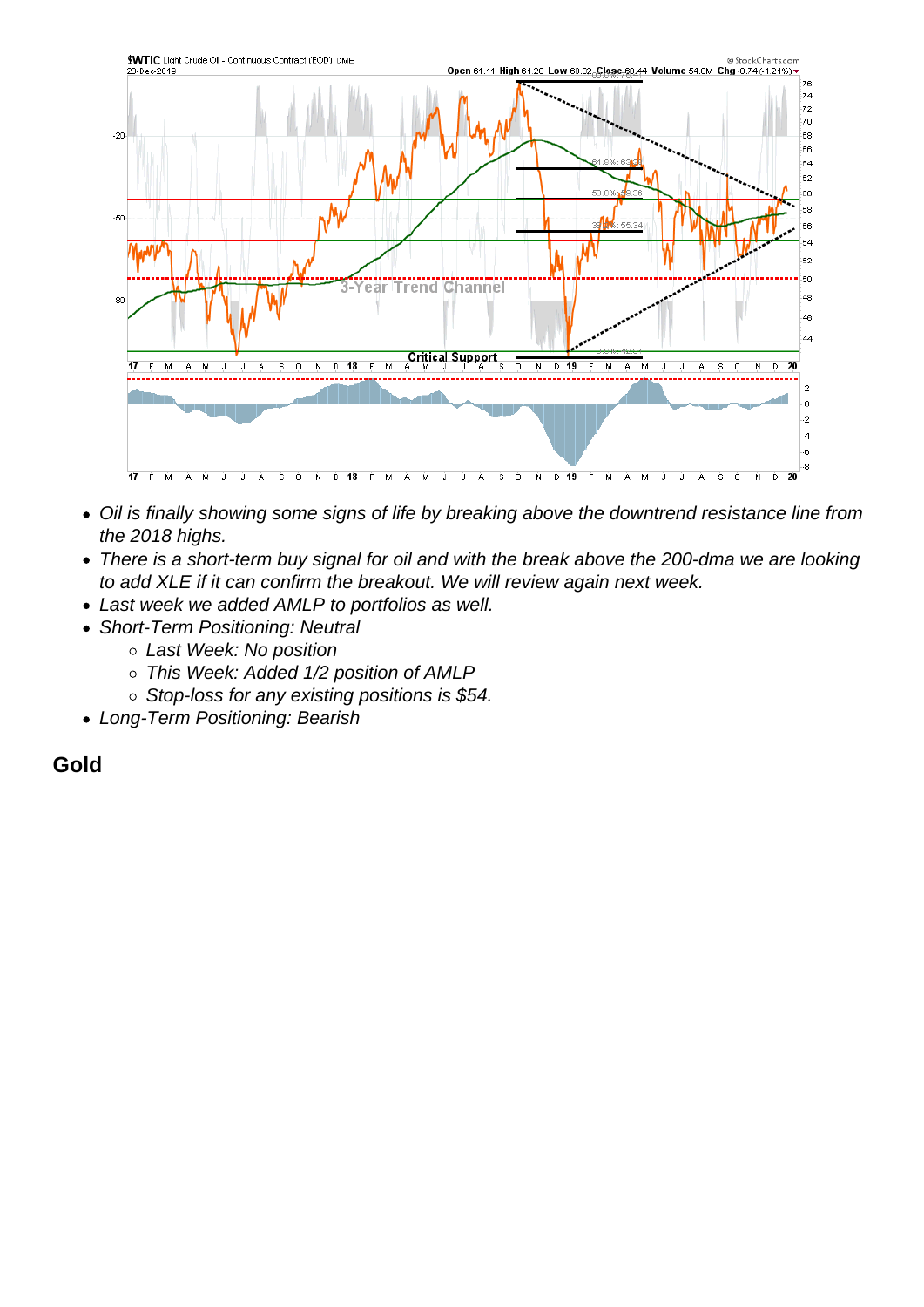- Gold got back to oversold and broke support at the 200-dma previously.
- This past week, the dollar strengthed a bit putting pressure on gold keeping it below resistance.
- We used the recent weakness to add to our GDX and IAU positions taking them back to full weightings.
- Short-Term Positioning: Neutral
	- Last week: Hold remaining position.
	- This week: Took holdings back to full weight.
	- o Stop-loss for whole position adjusted to \$132.50
	- o Long-Term Positioning: Neutral

Bonds (Inverse Of Interest Rates)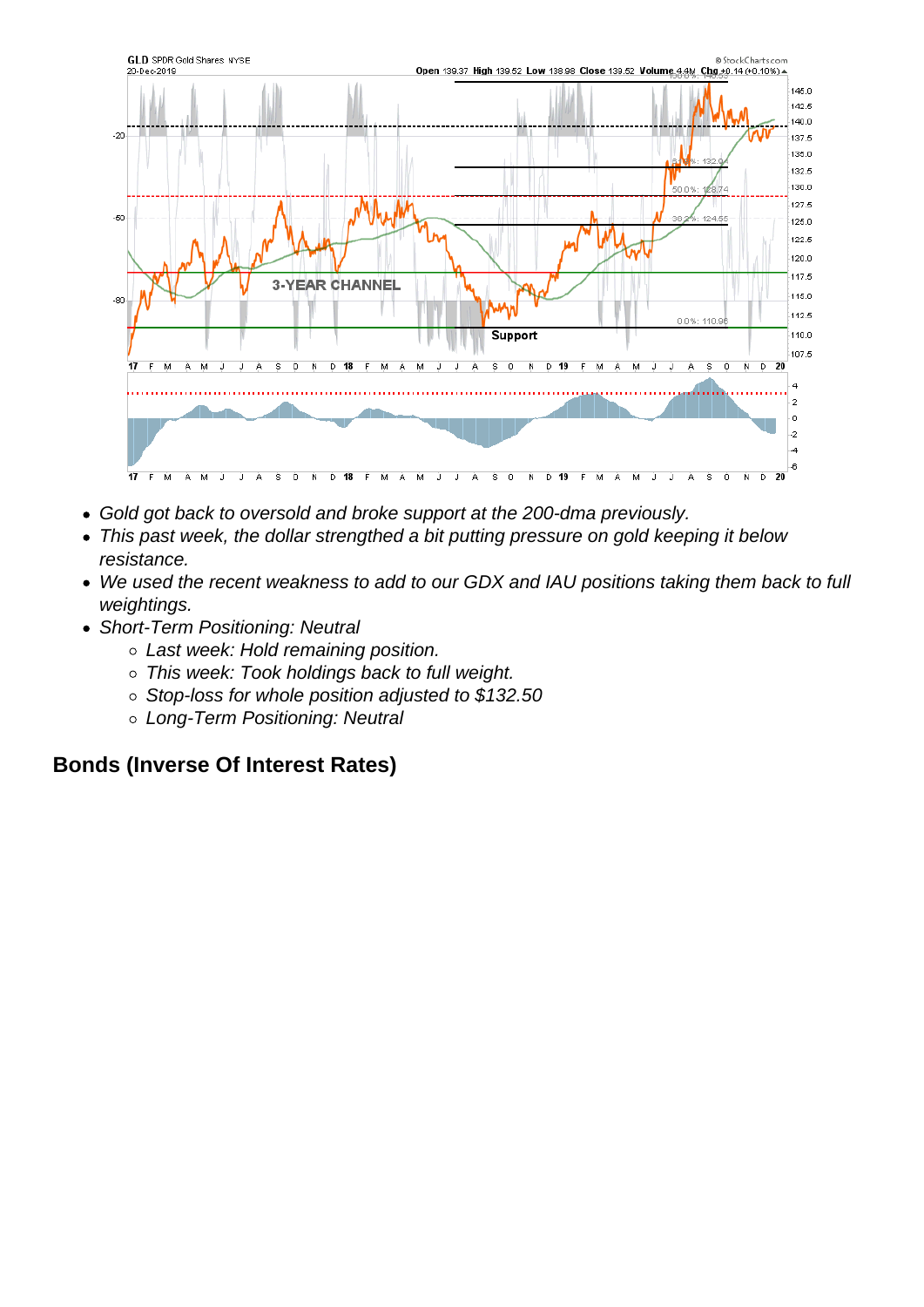- Bond prices ralliied last week, but failed at the downtrend resistance keeping bonds in a bearish channel for now, suggesting higher yields are still likely short-term.
- I suspect we are going to get some economic turmoil sooner, rather than later, which will lead to a correction in the equity markets and an uptick in bond prices.
- Use lower bounds of the downtrend to add to holdings currently.
- Short-Term Positioning: Bullish
	- Last Week: Hold positions
	- This Week: Hold positions
	- o Stop-loss is moved up to \$132
- Long-Term Positioning: Bullish
- U.S. Dollar